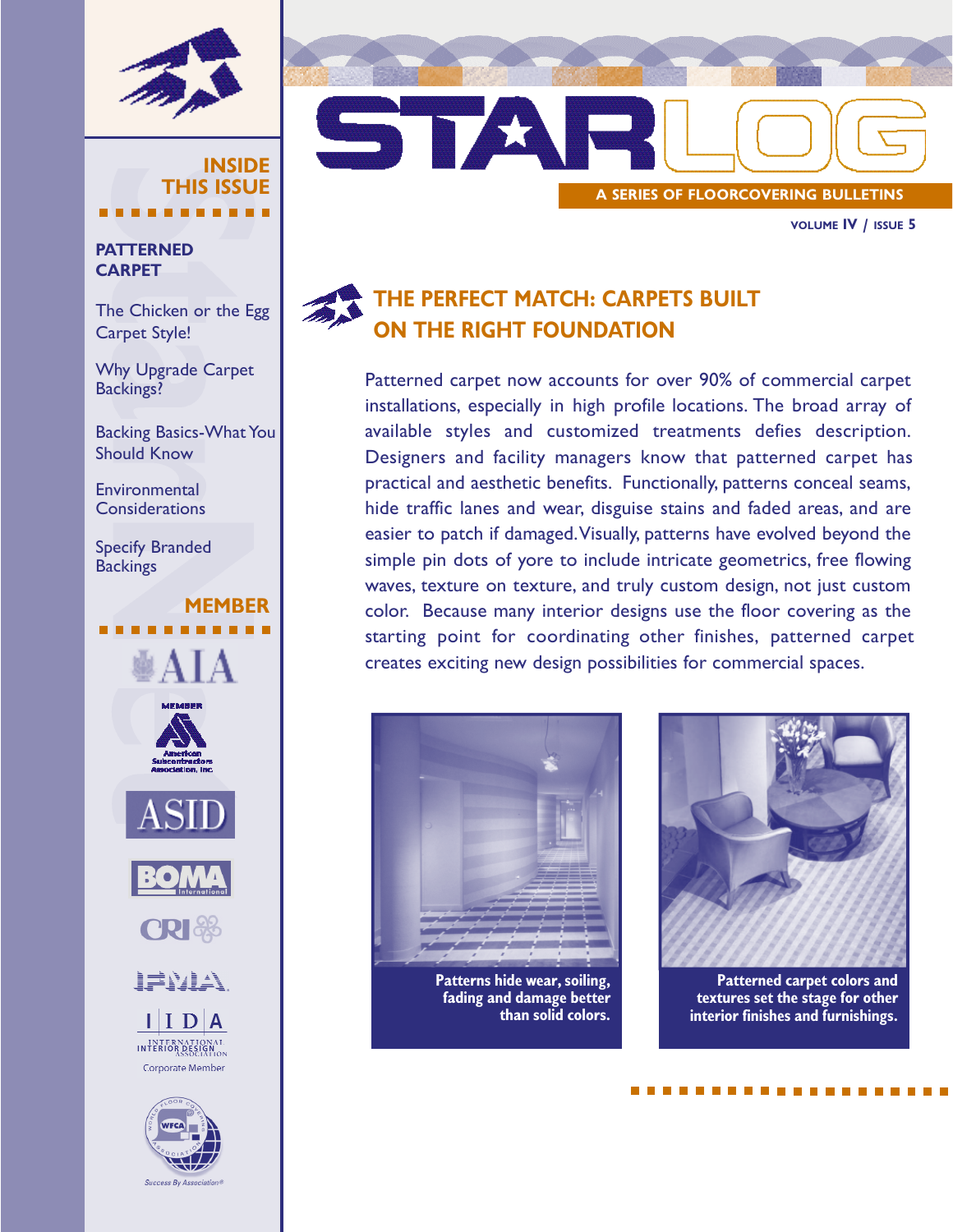



# HE CHICKEN OR THE EGG - CARPET STYLE!

Did more sophisticated design expectations drive the growth and changing face of patterned carpet, or did new carpet backing technology enable it? Whichever came first - the desire for endless pattern options or the ability to successfully produce them - backings aren't taking a back seat in providing solutions for designers, facility managers and installers. In fact, upgraded backings are becoming the rule rather than the exception.

### **CARPET ANATOMY**



# WHY UPGRADE CARPET BACKINGS?

Specifiers are more educated about the features and benefits that backings provide. Better backings allow designers to realize their most creative vision, allow the mills to improve construction quality, allow installers to minimize installation issues, and allow facility managers and end users to realize improved product performance. All this - at only a few pennies more per yard than standard backings - make upgrades an intelligent and value-driven

The benefits of upgraded carpet backings begin at the carpet mill, continue during the installation process, and ultimately improve end user performance and satisfaction all for only pennies a yard.

investment. While choosing the right backing system is critical, it is also complicated, due to the expansion of backing manufacturers, backing construction, and backing materials. Play it safe by specifying a branded system.

### 1. Better Look and Quality From The Mill

Upgraded backings provide a better foundation for eliminating needle deflection during the tufting process, crisper pattern definition, more precise pattern alignment and less yarn damage. They help avoid bow and skew (pattern distortion) across the width of the carpet for straighter patterns in large commercial installations. They improve

ENVIRONMENTAL CONSIDERATIONS

The carpet industry is one of the most pro-active in the area of environmental initiatives. This also holds true for backings manufacturers. Many polypropylene backings are made from post-industrial recycled material. Some backings are woven with fiber made from post-consumer polyester recycled from plastic soda bottles. Perhaps the area of greatest environmental impact is the advent of low to no VOC adhesives. These next-generation adhesives have no negative impact on indoor air quality and cause no environmental harm in the disposal process. If environmentally friendly materials and/or eventual disposal are driving your specifications, ask your StarNet Member for more information about products and programs offered.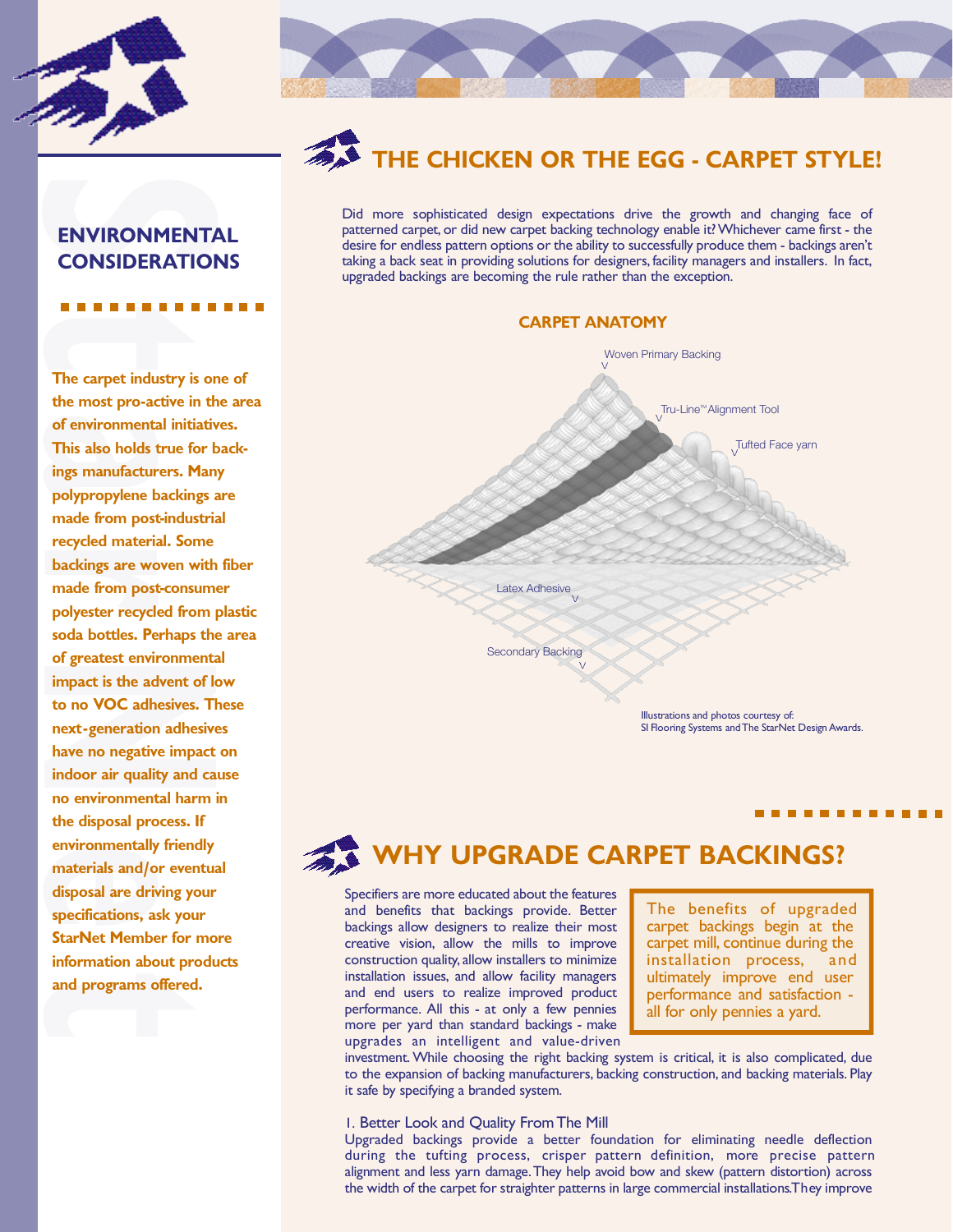## BACKING BASICS - WHAT YOU SHOULD KNOW

Somewhere between "this is more than I ever wanted to know about carpet construction" and "what do I need to know about carpet construction" is the happy medium for making an educated backings choice during the specification process. Your StarNet Member can help you understand and specify the right backing or combination of upgraded backings to ensure a quality carpet installation.

A few years ago, most architects and designers did not understand nor specify carpet backings. A recent survey conducted by *Floor Focus* magazine reveals that now, 79% of the nation's top 250 firms say there are technical details about backings they need to know.

### Standard and Upgraded Backings

Carpet backings are synonymous with carpet foundations. The terms are used interchangeably. Primary backings are the initial carrier for the fabric tufts. They are responsible for stability, pattern straightness, pattern clarity and tuft bind. Secondary carpet backings are laminated to the primary backing with an adhesive during the final stages of the carpet manufacturing process. Secondary backings contribute a number of benefits including additional dimensional stability, cushioning,

Understanding some basics about carpet construction and backing upgrades will help you specify the right combination of fiber and backing systems.

delamination strength and seam integrity.These backings form the foundation for tufted broadloom carpets, which represent approximately 80% of commercial installations. (The other 20% is axminster or wilton weave, which is a

higher end method of manufacturing carpet employing a loom.) The pros to standard backings are that they are economical, and perform adequately in low-traffic areas. The cons are that they can compromise intricate patterns, they won't stand up to high-traffic, and they can break down during the cleaning process.

#### Standard:

- Woven fabric: Defined by pick (yarn) per inch. Carpet mills match the number of picks in the backing in relationship to the number of tufts per inch of face yarn construction. More intricate patterns require a higher pick backing, which can range from as low as five to as high as twenty picks-per-inch.
- Non woven fabric: A newer technology that improves tufting integrity.
- · Latex: A first-generation material that relies on a glue-like method of anchoring tufts into place.

### Upgrades:

- Upgraded backings include primary and secondary systems that have value-added features. Newer backing technology and materials contribute to carpets that excel in design, appearance retention and comfort.
- Composites: Composites combine the production characteristics of a woven and non-woven fabric to improve dimensional stability. An example is Patternlok™ from SI Flooring Systems.
- Attached Cushion: These carpets offer the advantages of carpet installed over cushion, including comfort underfoot, better appearance retention, plus improved tuft bind and lamination strength between the primary and secondary backing. Unified cushion systems create a functional liquid barrier that prevents moisture from penetrating to the subfloor. An example is THE ENHANCER<sup>®</sup> polyurethane carpet backing from Dow.
- . Resins: Polymers including thermoplastics and polyurethanes that form a tough, moisture-resistance backing that locks in carpet tufts. These carpets resist "zippering" and runs that can happen when paper clips get caught in carpet tufts in schools, offices and similar environments.



Commodity level backings have a high incidence of needle deflection causing yarn damage and poor pattern definition.



Branded backings provide a foundation that eliminates needle deflecting yarn damage, providing crisp pattern definition and greater appearance retention.

tufting performance on even the most intricate patterns. They contribute to a more dimensionally stable construction between the backings and face fiber.

2. Easier Installation at the Jobsite<br>Upgraded backings ensure better roll conformity for the installer. Flatter rolls reduce the need to trim a bulky selvedge edge, which speeds installation time and reduces waste. Plus, the lack of bow and skew makes it easier for the installer to align carpet rolls with a better pattern-match and virtually invisible seams, even on the largest installations. Upgraded backings contribute to more professional installations that have reduced errors and reduced callbacks.

#### 3. Better Performance, Durability and Ergonomics for the End User

Upgraded backings improve initial appearance and appearance retention over time. They provide improved dimensional stability for a long life cycle. They improve maintenance characteristics by resisting the effects of moisture and cleaning solutions better than standard-backed carpets. They have better resistance to crushing and mechanical damage caused by high foot traffic and cleaning equipment. Cushion-backed carpets improve ergonomics and absorb sound, improving personal comfort and reducing noise in the workplace.